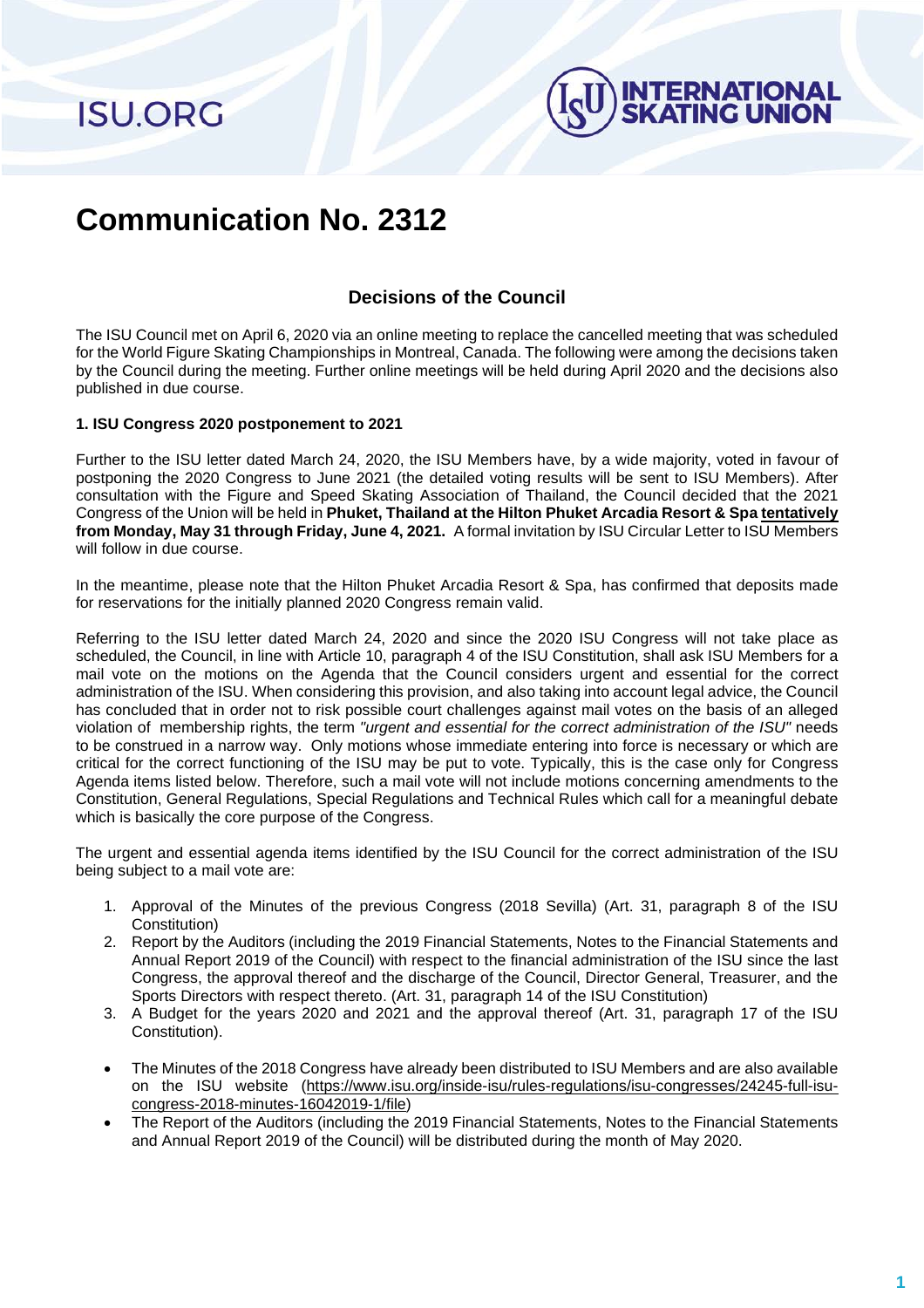- For the 2020-2021 Budget, the ISU Secretariat, Treasurer and the Council need some time to properly assess the negative financial consequences of the cancellation and pending possible postponement of three ISU 2020 Championships. The Budget will therefore be finalized and published during the Spring.
- In line with Art. 10, paragraph 4 of the ISU Constitution, the Council shall ask ISU Members for a mail vote on the above-mentioned items as soon as possible but latest six weeks after the originally fixed date of the planned 2020 Congress (by July 20, 2020).
- All other reports (President, Development Coordinator, Disciplinary Commission, Legal Advisors, Status Reports on the Four Year Plans) will be prepared for presentation during the 2021 Congress and cover the three year period between the 2018 and 2021 Congresses.

As to the Proposals for amendment of the ISU Constitution, General Regulations, Special Regulations and Technical Rules, the following procedure shall apply:

- 1. All Proposals currently submitted for the 2020 Congress Agenda by ISU Members, the Technical Committees and the Council remain valid and included on the Agenda for the 2021 Congress.
- 2. ISU Members and Technical Committees as well as the Council may further amend their Proposals and add new Proposals in accordance with the provisions of Article 30, paragraph 2 of the ISU Constitution, namely:

## **a) Constitution, General Regulations, Special Regulations**

ISU Members and Technical Committees must send new and/or amendments to previously submitted proposals on the current 2020 Congress Agenda, for changes in the Constitution, General Regulations and Special Regulations for inclusion in the agenda to the Secretariat **by December 1, 2020.** 

New and/or amendments to previously submitted proposals on the current 2020 Congress Agenda, of the Technical Committees must be submitted for preliminary review by the Legal Advisors **by November 15, 2020.** 

A summary of proposals from ISU Members, the Council and Technical Committees for changes in the Constitution, General Regulations and Special Regulations shall then be sent to all ISU Members, the Council, the Sports Directors and the Technical Committees **by January 31, 2021.** 

ISU Members and Technical Committees may submit amendments to their own previous proposals to the Secretariat **by March 30, 2021**.

An updated agenda for the Congress including such amendments, as well as amendments to Council proposals, will be published in an ISU Communication to all ISU Members and Office Holders **by April 30, 2021.**

#### **b) Technical Rules**

ISU Members may send proposals for changes in the Technical Rules for the consideration of the respective Technical Committees and the Sports Directors to the Secretariat **by September 1, 2020.** 

A summary of proposals for Technical Rule changes from the Technical Committees, approved by the respective Sports Directors and the respective Vice President, and of the Council shall then be sent **by January 31, 2021** to ISU Members and Office Holders.

ISU Members and Office Holders may submit comments on the proposed Technical Rule changes **by March 1, 2021** to the Secretariat for consideration by the respective Technical Committees and the respective Sports Directors.

An updated summary of proposals for Technical Rule changes from the Technical Committees and the Sports Directors, approved by the respective Vice President (Article 16, paragraph 3.e) applies) and of the Council, shall then be included in the Congress Agenda and published through an ISU Communication to all ISU Members and Office Holders **by April 30, 2021.**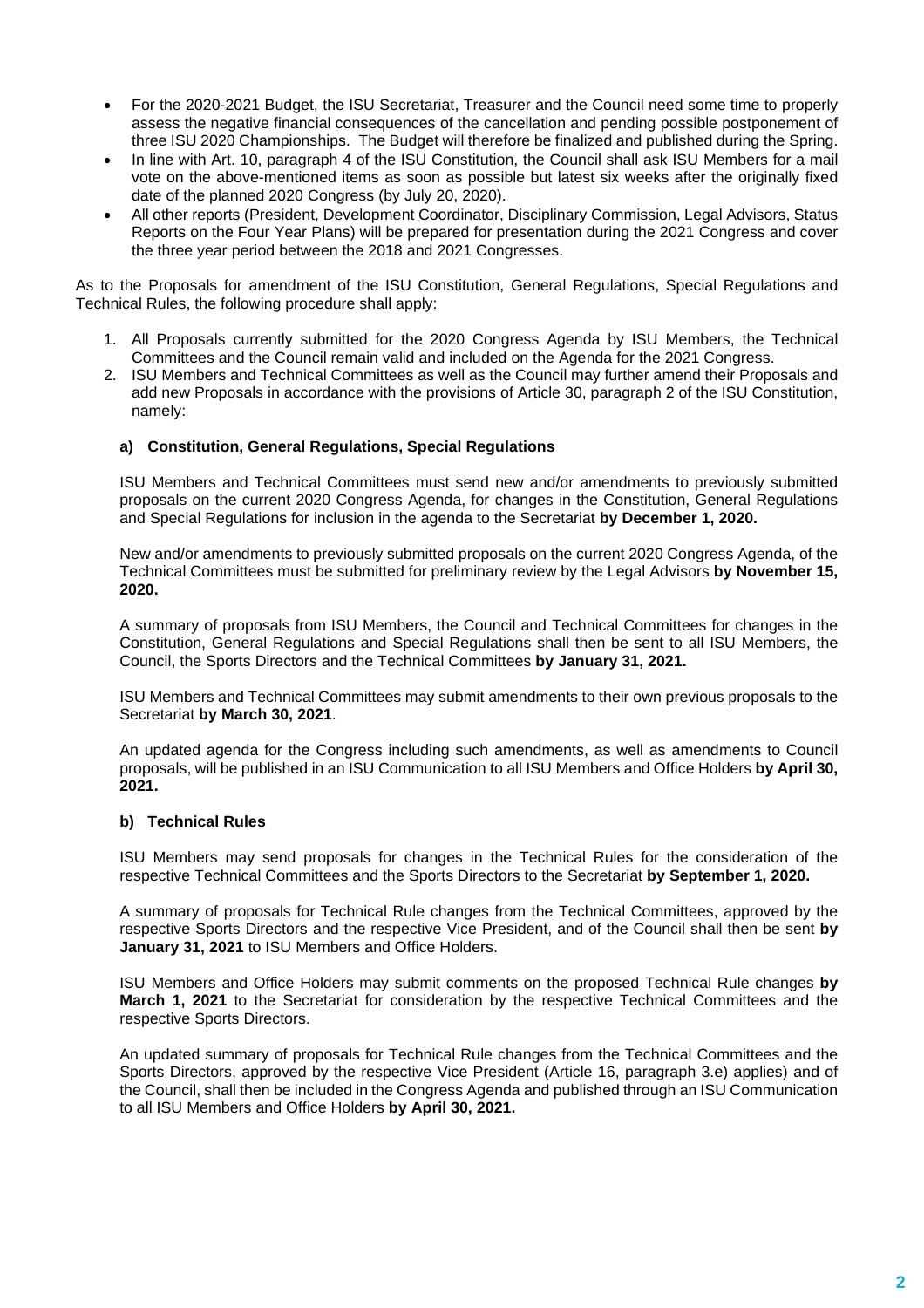## **c) Urgent Matters (Proposals)**

In accordance with Article 30, paragraph 5 of the ISU Constitution, Urgent Proposals must reach the ISU Secretariat not later than three weeks before the ISU Congress, namely **by May 10, 2021.** No Urgent Proposals from ISU Members relating to Technical Rules are acceptable.

## **d) Format of Proposal – Inclusion of Budget**

All proposals must be written in English. All wording in new paragraphs and new wording in existing paragraphs must be underlined. Proposals causing expense to the ISU, either directly or through hosting agreements with ISU Members, must be accompanied by a budget.

## **e) Exceptional circumstances**

If during the time until the next Congress exceptional circumstances related to the correct administration of the ISU should require urgent and essential Rule changes, Rule suspensions or exceptions to Rule requirements, then the ISU Council will make use of the extraordinary powers granted to the Council under Article 17, paragraph 1.q) of the ISU Constitution.

## **2. Postponement or definite cancellation of pending 2020 ISU Championships**

Mindful of the escalating negative COVID-19 developments, the resulting world-wide human tragedy and the measures taken by the public authorities, the ISU Council has previously announced that the following ISU Championships could not be held as planned:

ISU World Short Track Speed Skating Championships, Seoul, March 13-15, 2020

ISU World Figure Skating Championships, Montreal, March 16-22, 2020 (including ISU Skating Awards)

ISU World Synchronized Skating Championships, Lake Placid, April 3-5, 2020.

The ISU has communicated to all stakeholders that considering the current uncertain developments surrounding the Coronavirus pandemic, a rescheduling and/or relocation of the above-mentioned Championships within the current season, even if the season would be extended by several weeks after its normal end in early April, cannot be reasonably considered. While the window of opportunity is quickly closing, the ISU remains for the time being open to consider the rescheduling of the above-mentioned Championships during the period of October to December 2020. This possibility however strongly depends on the development of the coronavirus pandemic. An underlying condition for considering such rescheduling would be that in the next two weeks there is a clear improvement worldwide and a horizon that would again allow serious and specific planning.

The ISU Council is monitoring the situation day by day and will discuss the options again during its next planned on-line meeting scheduled for April 16, 2020 and will thereafter communicate its conclusion to all stakeholders.

## **3. Applications for and allotments of ISU Championships seasons 2022/23 through 2024/25**

Further to the ISU letter dated February 19, 2020 informing ISU Members that the deadline for applications for ISU Championships is postponed to August 31, 2020 and might include applications for the ISU Championships during the seasons 2022/23, 2023/24 and 2024/25, and further to the postponement of the 2020 ISU Congress to June 2021, the ISU Council has further evaluated this issue.

The Council concluded that Rule 127/3.b) of the ISU General Regulations as currently in force does not exclude that the Council extends the timeline of ISU Championships applications and allotments beyond the indicated seasons in the above-mentioned Rule. The Council furthermore agreed that under the current exceptional circumstances due to the COVID-19 crisis, the deadline for applications for ISU Championships remains as indicated in the February 19, 2020 letter, namely August 31, 2020.

For the sake of better medium-term planning in the Speed Skating Branch where the balanced allotments of ISU Championships and ISU World Cups is essential and requires medium-term planning, the Council therefore decided to invite applications for ISU Speed Skating and Short Track Speed Skating Championships for evaluation and decision during its October 2020 meeting as follows: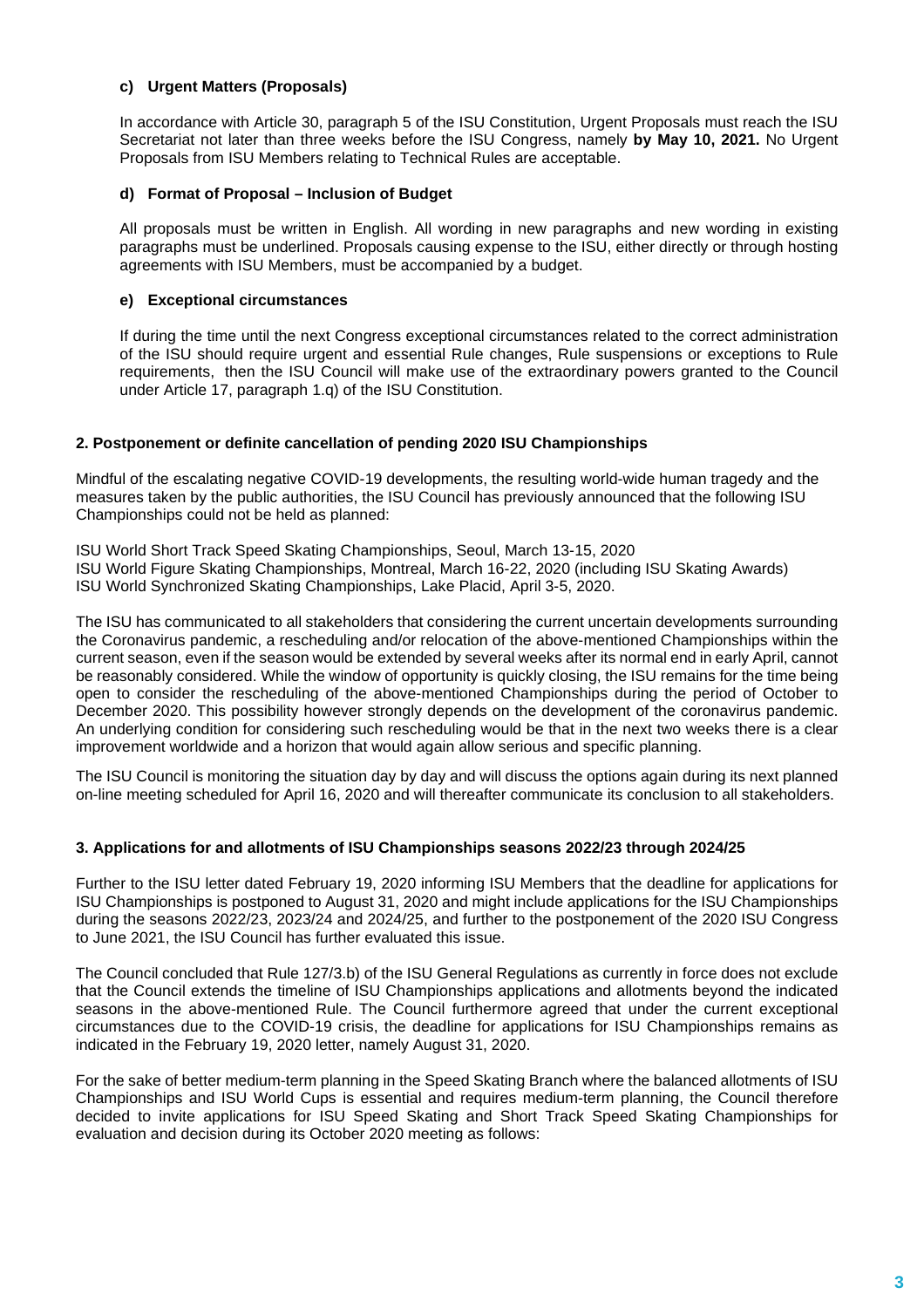Season 2022/23 Championships applications to be considered by the ISU Council for Provisional Allotments in line with Rule 127, paragraph 3.b) of the ISU General Regulations.

Seasons 2023/24 and 2024/25 Championships applications to be considered by the ISU Council for "Tentative Allotments" which subsequently remain subject to confirmation as Provisional Allotments as per Rule 127, paragraph 3.b). Such applications for Tentative Allotments may include multiple optional venues with the final venue to be decided at the time of the Provisional Allotment.

For the Figure Skating Branch, for which the Grand Prix events are basically hosted by the same six ISU Members and consequently have less impact on the medium-term planning of ISU Events, the procedure remains as per Rule 127, paragraph 3.b), hence only applications for ISU Figure Skating Championships for the season 2022/23 will be requested.

An ISU Communication including all relevant details for such applications (dates of Championships, applicable conditions for Championships applications, necessary information to be provided etc.) will be published during April 2020.

## **4. ISU World Speed Skating Championships Format**

Since the 2018 Congress, there have been the following developments on the subject matter:

- November 28, 2018 circulation of a Memorandum prepared by the Vice President Speed Skating and the ISU Speed Skating Technical Committee with a request for feedback from ISU Speed Skating Members.

- February 6, 2019 discussions during the Speed Skating ISU Conference in Salzburg, Austria.

- March 17-18, 2019 Council meeting in Tokyo with conclusions as per ISU Communication 2234, point 9 regarding the programs for ISU World Speed Skating Championships 2021 and 2022.

- July 2019, September 2019 and March 2020 Working Group meetings among ISU and ISU Member representatives from ISU Members having reacted to the November 28, 2018 ISU Memorandum.

Based on the feedback from the above-mentioned discussions, the Council decided upon the following sequence of formats for the season 2020/21 through 2025/26:

## **2020/21 Pre-Olympic season** – Beijing – February 25-28, 2021 (Olympic Test Event)

Single Distances format (as already announced in ISU Communication 2234, point 9).

Competitions in the following individual distances (Single distance formats, as specified in Rule 208, paragraph 2.1):

for Ladies: 500, 1000, 1500, 3000 and 5000 meters, Mass start;

for Men: 500, 1000, 1500, 5000 and 10000 meters, Mass start;

Team competitions, for Ladies and Men: Team Pursuit, as specified in Rule 208, paragraph 2.1.

## **2021/22 Olympic season –** Hamar – March 3-6, 2022

Allround & Sprint format (as already announced in ISU Communication 2234, point 9). For Ladies and Men: Competitions in Allround combination and in Sprint combination, as specified in Rule 201, paragraph 1.2 and in Rule 208, paragraphs 2.2 and 2.3, respectively; Team competitions, for Ladies and Men: Team Sprint, as specified in Rule 208, paragraph 2.1.

## **2022/23 Post-Olympic season** – dates to be announced

Single Distances format (details basically same as season 2020/21, to be confirmed).

## **2023/24 Mid-Olympic cycle season** – dates to be announced

Allround & Sprint format (details basically same as season 2021/22, to be confirmed). and Single Distances format (details basically same as season 2020/21, to be confirmed). organized as two separate Events.

**2024/25 Pre-Olympic season** – dates to be announced

Single Distances format (details basically same as season 2020/21, to be confirmed).

**2025/26 Olympic season** – dates to be announced

Allround & Sprint format (details basically same as season 2021/22, to be confirmed).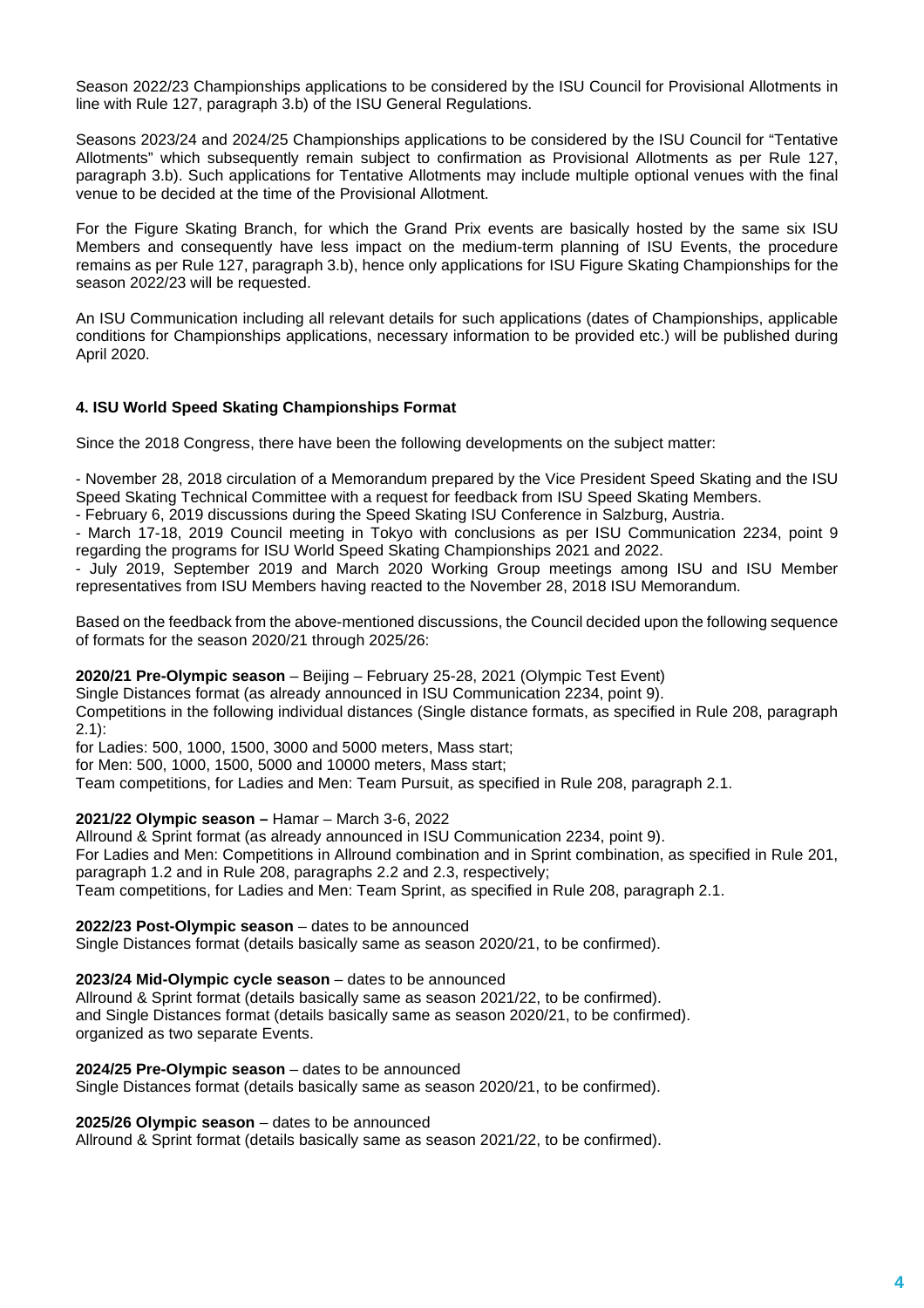While the above-mentioned solution deviates from the general concept of having only one ISU World Speed Skating Championships Event per season by making an exception for the mid-Olympic cycle season, it reflects the preference of ISU Speed Skating Members for a World Championships in Single Distances (same as Olympic program) in all non-Olympic seasons, and the continued interest in the Allround and Sprint Combination formats especially among ISU Members with a strong Speed Skating tradition.

## **5. Figure Skating Officials Status**

The ISU Council discussed information provided by the Vice President Alexander Lakernik on the activity and status of Figure Skating Officials, based on his discussions with the Chair of the three Figure Skating Branch Technical Committees and Sports Director, Charlie Cyr.

a) Because of Covid-19 pandemic, all seminars and competitions of the end of the season 2019/20 were cancelled which resulted in a lack of re-certification requirements for some Officials.

In these exceptional circumstances the Council decided that the Lists of Officials for the season 2019/20 will also be valid for the season 2020/21, except for those Officials who no longer fulfil the age requirements.

b) Because of Covid-19 pandemic, the Frankfurt Global Seminar (with Examination) 2020 was cancelled. This year it was planned for the Seminar to include Technical Panel members for promotion from International to ISU categories and new candidates for all Officials positions. Now this Seminar will have to be moved to 2021. However, some Officials who fulfil all requirements in 2020 might not fulfil them in 2021.

In these exceptional circumstances the Council decided that in 2021 Technical Panel members for promotion from International to ISU categories and new candidates for all Officials positions will be accepted if they fulfil the requirements of the year 2020 or the requirements of the year 2021 (or both).

Full details will be sent to ISU Members shortly.

## **6. Figure Skating Requirements season 2020/21**

Due to the COVID-19 pandemic many Skaters will not be able to prepare properly for the next season and it will be very difficult for them to learn new programs. Bearing this in mind, the three Technical Committees (SPTC, IDTC, SySTC) proposed, and the Council decided, to maintain the basic requirements of the season 2019/20 for the season 2020/21. The situation varies between disciplines because for Ice Dance and Synchronized Skating all new requirements are published in ISU Communications, but for Single and Pair Skating some of these requirements are in the Rule Book. The details are indicated below.

- Ice Dance: the Pattern Dances for all Novice categories and the Rhythm Dance for Juniors and Seniors will not be changed.
- Synchronized Skating: the requirements for the Well Balanced Short and Free Programs for all categories will not be changed.
- Single and Pair Skating: the requirements for the Short Program as specified in the Single and Pair Skating Technical Rules 611 and 620 for season 2020/21 will be valid.

All 3 Committees propose for the next season slight changes in SOV, Levels and GOE which will be published in ISU Communications in due course.

#### **7. Designation of Synchronized Skating Challenger Series events season 2020/21**

The Council approved the Challenger Series in Synchronized Skating Calendar for the season 2020/21 as follows:

| Hong Kong / HKG | November 27-28 or December 4-5, 2020 |
|-----------------|--------------------------------------|
| Irvine / USA    | December 10-13, 2020                 |
| Gdansk / POL    | December 17-19, 2020                 |
| Turku / FIN     | January 14-17, 2021                  |
| Salzburg / AUT  | January 21-23, 2021                  |

For the Challenger Series in Figure Skating, the decision was postponed to the next meeting.